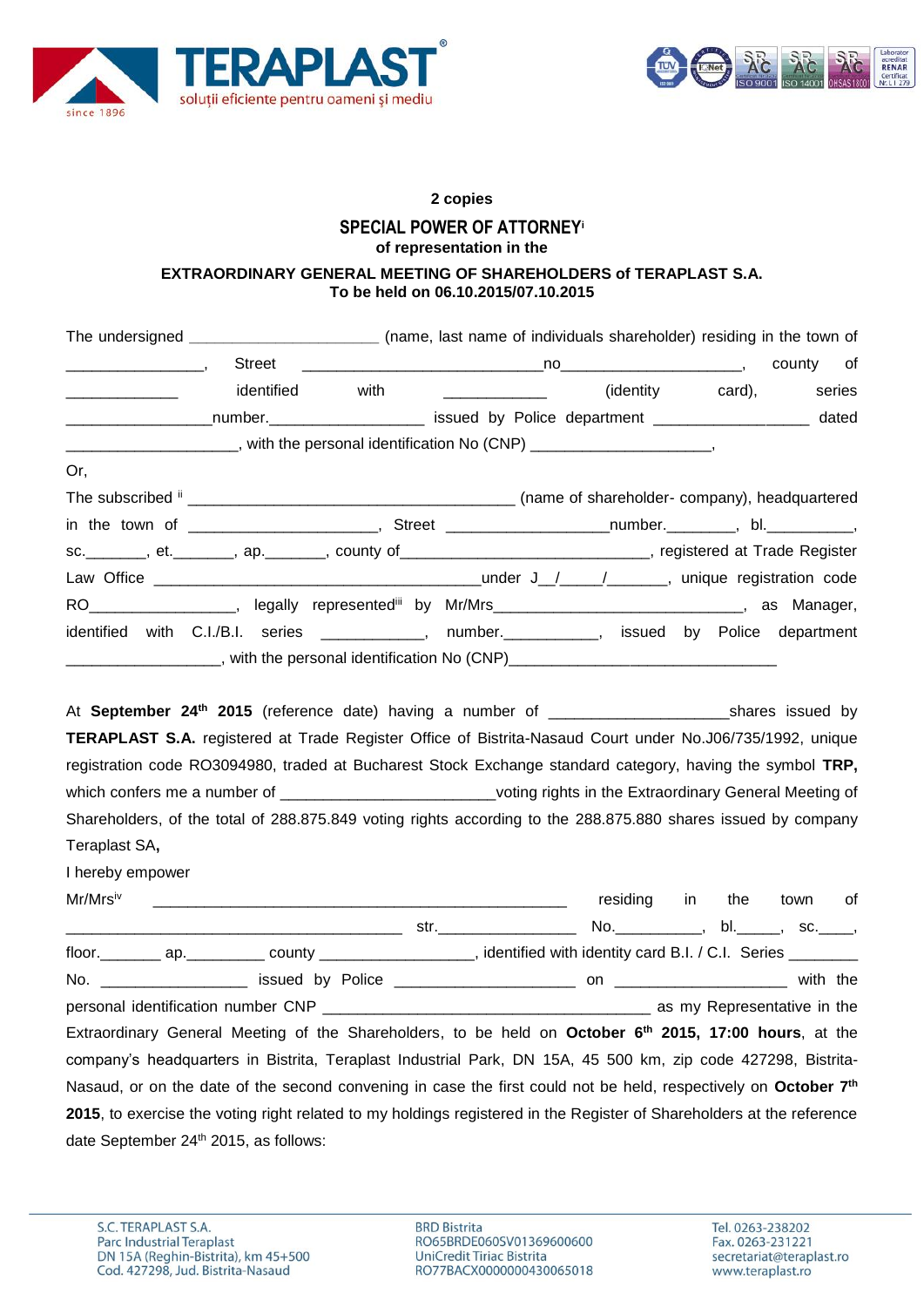



**1.** First point on the Agenda : "**Approval of abrogation and removal from the Commercial Registry of the Bistrita-Nasaud Tribunal of the working point located in Constanta I.C. Bratianu street, no. 233-234, Constanta county, and of the working point located in Oradea, Calea Clujului, no. 282, Bihor county:**

| For | <b>Against</b> | Abstaining |
|-----|----------------|------------|
|     |                |            |

**2.** Second point on the Agenda: **"Approval of updating the Articles of Associations in accordance with the approved 1st point of this, as follows:** 

**Art. 3. Paragraph (3) modifies and shall have the following content:**

**"TERAPLAST SA has the following secondary establishments:** 

- **Working point, located in Stefanestii de Jos village, 12,Sinaia street, , Ilfov county;**
- **Working point, located in Brasov, 249/A, Calea Bucuresti, Brasov county;**
- **Working point, located in Iasi, 35, Calea Chisinaului, Iasi county;**
- **Working point, located in Galati, DN Galati – Tecuci, Tirighina – Sidex, Galati county ;**
- **Working point, located in Deva,1, Orizontului street, Hunedoara county;**
- **Working point, "Pipes,profiles and PVC compounds production and warehouse; Warehouse for pipes, PVC profiles, located in Sarata, Saratel, DN15A,FN, Sieu-Magherus village, Bistrita-Nasaud county";**
- **Working point "Central laboratory and research" located in Sarata, DN 15A, Km45+500, Sieu-Magherus village, Bistrita-Nasaud county.**
- **Working point "PVC joinery plant" located in Bistrita 27A.,Tarpiului street, Bistrita-Nasaud county.**
- **Working point, located in Bistrita 17/A , Romana street, Bistrita-Nasaud county.**
- **Working point, located in Crainimat, Sieu-Magherus village, DN15A, KM 45+500 (Bistrita-Reghin), Bistrita-Nasaud county.**
- **Working point, located in Cluj-Napoca 21 corner with Pitesti 1-3, Calea Dorobantilor, ap.31, 1st floor, room 2, Cluj county."**

| For | <b>Against</b> | Abstaining |
|-----|----------------|------------|
|     |                |            |

3. Third point on the Agenda: "Establishing the registration date which serves to identify the shareholders **who will be affected by the decisions adopted by the Extraordinary General Meeting of Shareholders. The date proposed by the Board of Administration is 22nd of October 2015":**

| For | <b>Against</b> | Abstaining |
|-----|----------------|------------|
|     |                |            |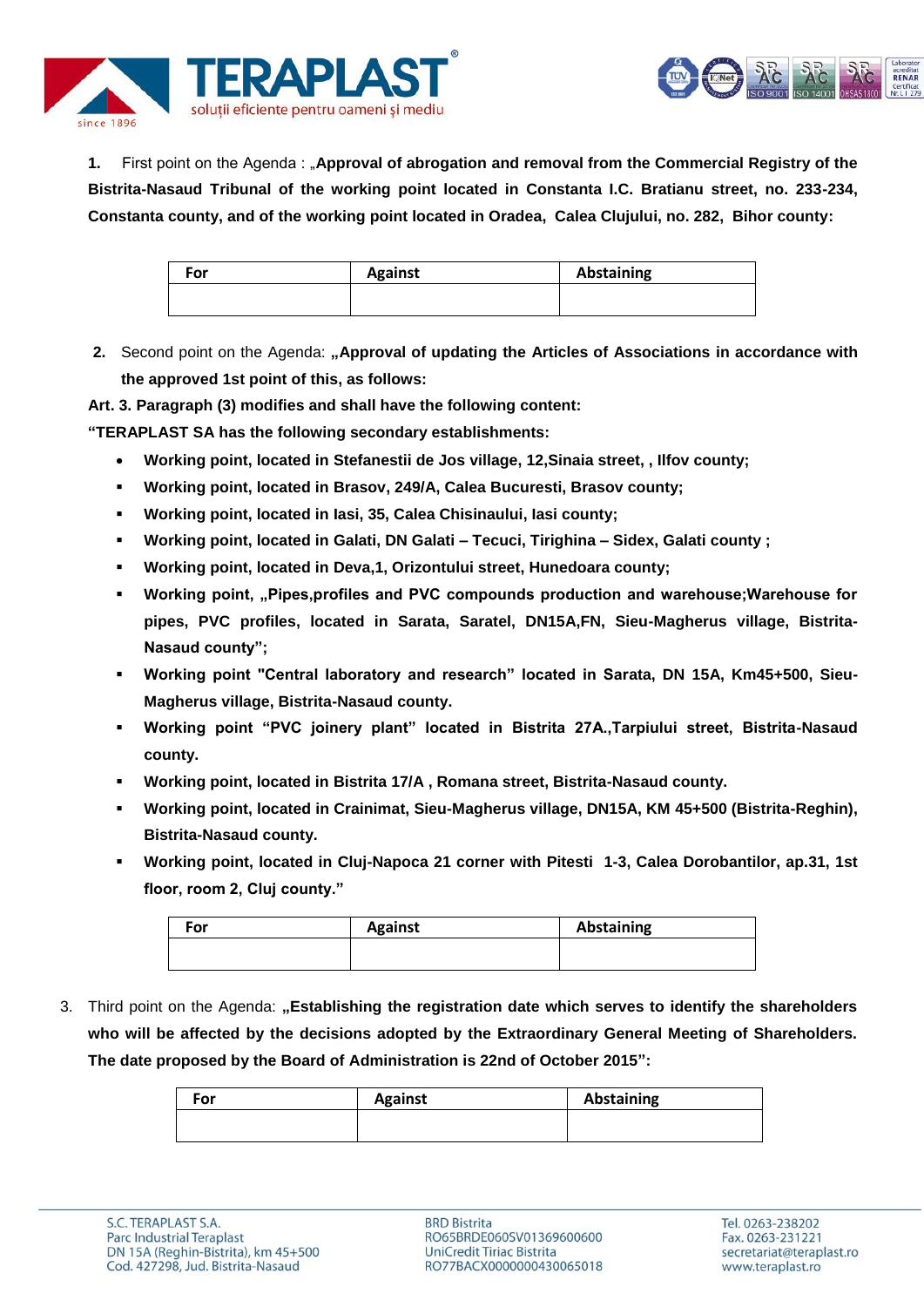

4. Fourth point on the Agenda: "Approval of the date of 21st of October 2015 as "ex-date", respectively the **date previous to the registration date when the financial instruments, subject of the decision of the corporate bodies, are transacted without the rights resulting from such decision, pursuant to art. 2 letter f) of Regulation No. 6/2009 regarding the exercise of certain rights of the shareholders within the general assemblies of the trading companies, amended and completed by Regulation no. 13/2014 regarding the amendment and completion of certain regulations issued by the National Securities Commission (herein referred to as NSC Regulation no. 6/2009)":**

| For | <b>Against</b> | Abstaining |
|-----|----------------|------------|
|     |                |            |

5. Fifth point on the Agenda: **"Empowering the Chairman of the Board of Directors to sign for and on behalf of all shareholders present at the assembly, the Decision of the Extraordinary General Meeting of the Shareholders"**:

| For | <b>Against</b> | <b>Abstaining</b> |
|-----|----------------|-------------------|
|     |                |                   |

6. Sixth point on the Agenda: **"Empowering the legal adviser, Mrs. Diana Pavel, identified by ID series X.B. no. 285285, issued by the Police Department of Bistrita on 07.10.2009, to accomplish all formalities regarding registration of the Decision of A.G.E.A. at the Commercial Registry of Bistrita-Nasaud Law Tribunal and to publish such decision in the Official Gazette of Romania, Part 4"**.

| For | <b>Against</b> | Abstaining |
|-----|----------------|------------|
|     |                |            |
|     |                |            |

## **I hereby attach a copy of the ID <sup>v</sup> /register certificate vi.**

The undersigned I hereby give discretionary voting power to the above appointed representative, for the problems which have not been identified and included on the agenda until the present, in accordance with the legal provisions in force

This special power of attorney contains information in accordance with the Capital Market Law no.297/2004, NSC Regulation No. 1/2006, modified by NSC Regulation No. 31/2006, and by NSC Regulation No. 6/2009. This special power of attorney shall be signed and dated by the principal shareholder. The special power of attorney shall be completed by the principal shareholder under all entries submitted.

**The special power of attorney shall be issued in 3 originals**, of which: one original remains to the principal shareholder, one original will be handed to the representative and one original will be presented to **companies'** headquarters **TERAPLAST S.A.** until **October 4 th 2015, 17:00 PM**.